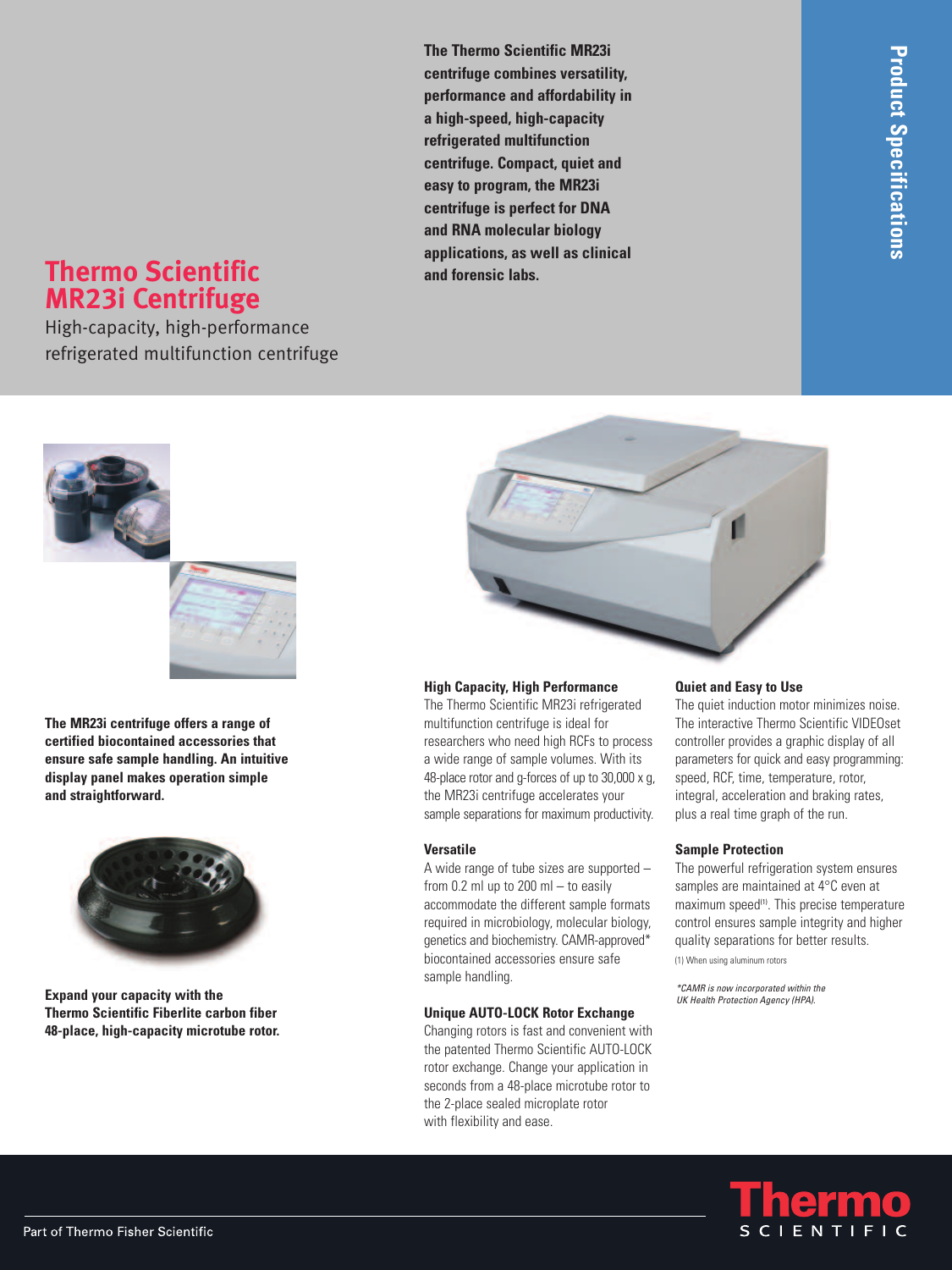## **Thermo Scientific MR23i Rotors and Accessories**

| <b>Description</b>                                          | <b>Rotor</b>         | <b>Max Tube</b>                      | <b>Max Speed</b> | <b>Max RCF</b> | Cat. No. |
|-------------------------------------------------------------|----------------------|--------------------------------------|------------------|----------------|----------|
|                                                             | <b>Capacity (ml)</b> | <b>Dimensions (mm)</b>               | (rpm)            | (x, g)         |          |
| SWM 180.5 Swinging Bucket Rotor, 90°, Rmax 142mm 4 x 200 ml |                      | 57 $(0)$                             | 4.400            | 3.074          | 11174711 |
| Standard Buckets (4)                                        |                      | 57(0)                                |                  |                | 11174720 |
| Sealed Buckets (4)                                          |                      | 57 $(\emptyset)$                     |                  |                | 11174721 |
| Spare Sealing Lid                                           |                      |                                      |                  |                | 25241177 |
| Lid Seal                                                    |                      |                                      |                  |                | 26436809 |
| Sealed Carriers, 50 ml Conical (4)                          | 4 x 50               | 30 x 116                             |                  | 3,074          | 11174210 |
| Sealed Carriers, 15 ml Conical (4)                          | 4 x 15               | 17 x 122                             |                  | 3,074          | 11174209 |
| 200 ml PP Bottles with Caps (6)                             | 4 x 200              | 56 x 112                             |                  | 3,074          | 41193271 |
| Adapters (set of 4):                                        |                      |                                      |                  |                |          |
| 100 ml Round Bottom Tube                                    | 4 x 100              | 45(0)                                |                  | 3,074          | 11174181 |
| 50 ml Round Bottom Tube                                     | $4 \times 50$        | 32.5(0)                              |                  | 3.074          | 11174501 |
| 50 ml Conical or Skirted (no sealing)                       | $4 \times 50$        | 30 x 116                             |                  | 3,074          | 11174528 |
| 25 ml Universal Tube                                        | 4 x 25               | 30 x 116                             |                  | 3.074          | 11174526 |
| 20 ml Round Bottom Tube                                     | 12 x 20              | 22(0)                                |                  | 3,074          | 11174502 |
| 15 ml Conical Tube                                          | 4 x15                | 17 x122                              |                  | 3,074          | 11174723 |
| 15 ml Round Bottom Tube                                     | 28 x15               | 17(0)                                |                  | 3,074          | 11174183 |
| 12 ml Round Bottom Tube                                     | $12 \times 12$       | 17.5(0)                              |                  | 3,074          | 11174509 |
| 10 ml Round Bottom Tube                                     | 20 x10               | 16 x 105                             |                  | 3,074          | 11174503 |
| 5/7 ml Round Bottom Tube                                    | $20 \times 5$        | 13(0)                                |                  | 3,074          | 11174504 |
| 3/5 ml Round Bottom Tube                                    | 48 x 3-5             | 12(0)                                |                  | 3,074          | 11174506 |
| 2.0/1.5 ml Microtubes                                       | $24 \times 1.5 - 2$  | 11 x 39                              |                  | 3,074          | 11174508 |
| MTM 6.4 Swinging Bucket Rotor, 90°, Rmax 115mm              |                      | 6 x microplates/ 2 x deepwell blocks | 4.500            | 2,604          | 11174712 |
| Rubber Cushion for Flexible Microplate (1)                  |                      |                                      |                  |                | 11174207 |
| AM 100.13 Angle Rotor, 28°, Rmax 98mm                       | 6 x 100 ml           | 38 x 101                             | 13,000           | 18,516         | 11174710 |
| <b>Adapters (set of 6):</b>                                 |                      |                                      |                  |                |          |
| 50 ml Round Bottom Tube                                     | 6 x 50               | 29 x 103                             |                  | 17,572         | 11174713 |
| 50 ml Conical Tube                                          | 6 x 50               | 30 x 116                             |                  | 17,572         | 11174714 |
| 30 ml Glass Round Bottom Tube                               | 6 x 30               | 24 x 106                             |                  | 17,572         | 11174724 |
| 25 ml Glass Round Bottom Tube                               | 6 x 25               | 24 x 104                             |                  | 17,572         | 11174725 |
| 15 ml Glass Round Bottom Tube                               | 6 x 15               | 18 x 106                             |                  | 17,383         | 11174726 |
| 30-38 ml Round Bottom Tube                                  | 6 x 38               | 25.5 x 92                            |                  | 16,627         | 11174715 |
| 15 ml Conical Tube                                          | 6 x 15               | 17 x 106                             |                  | 17,572         | 11174716 |
| 10 ml Round Bottom Tube                                     | 12 x 10              | 16 x 80                              |                  | 15,682         | 11174717 |
| 1.5/2.0 ml Conical Microtube                                | $24 \times 2$        | 11 x 39                              |                  | 14,926         | 11174718 |
| AM 50.14 Angle Rotor, 28°, Rmax 97mm                        | 8 x 50 ml            | 29 x 104                             | 14.000           | 21,255         | 11174709 |
| Adapters (set of 8 unless otherwise noted)                  |                      |                                      |                  |                |          |
| 30 ml Glass Round Bottom Tube (Set of 2)                    | 8 x 30               | 24 x 106                             |                  | 20,379         | 11210244 |
| 30-38 ml Round Bottom Tube                                  | 8 x 38               | 25 x 92                              |                  | 19,283         | 11174599 |
| 15 ml Glass Round Bottom Tube (Set of 2)                    | 8 x 15               | 18 x 102                             |                  | 19,941         | 11210245 |
| 15 ml Conical Tube                                          | 8 x 15               | 17 x 122                             |                  | 19,941         | 11174604 |
| 13 ml Round Bottom Tube                                     | 8 x 13               | 17 x 104                             |                  | 18,845         | 85240287 |
| 12 ml Round Bottom Tube                                     | 8 x 12               | 17 x 103                             |                  | 20,160         | 11174612 |
| 10 ml Round Bottom Tube                                     | 8 x 10               | 16 x 80                              |                  | 18,188         | 11174600 |

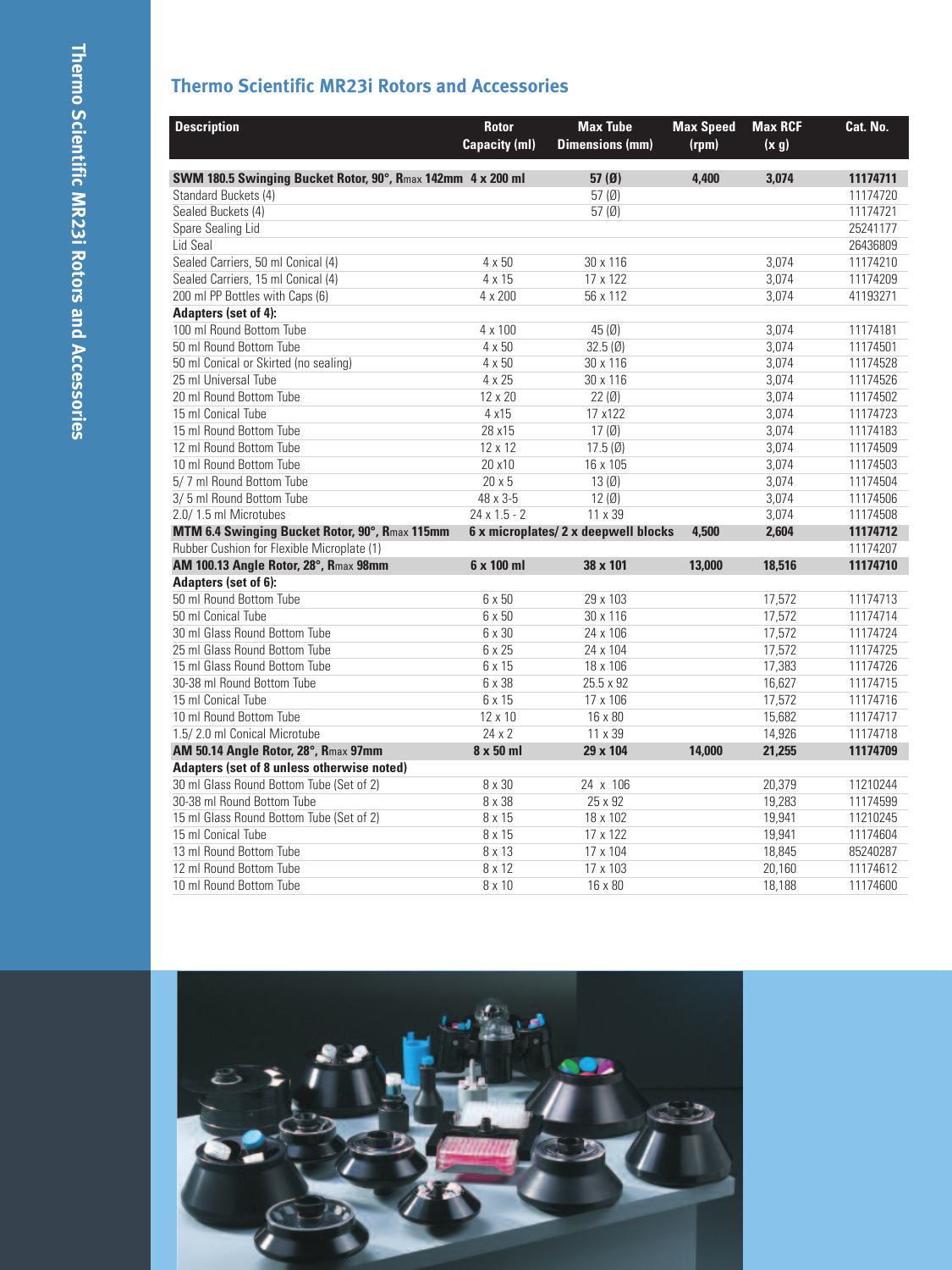### **Thermo Scientific MR23i Rotors and Accessories**

| <b>Description</b>                                              | <b>Rotor</b><br><b>Capacity (ml)</b> | <b>Max Tube</b><br><b>Dimensions (mm)</b> | <b>Max Speed</b><br>(rpm) | <b>Max RCF</b><br>(x g) | Cat. No. |
|-----------------------------------------------------------------|--------------------------------------|-------------------------------------------|---------------------------|-------------------------|----------|
| AM 50C.13 Angle Rotor, 40°, Rmax 112mm                          | 6 x 50 ml conical                    | 29.8 x 118                                | 13,000                    | 21.160                  | 11174732 |
| Adapters (set of 4):                                            |                                      |                                           |                           |                         |          |
| 15 ml Conical Tube                                              | 6 x 15                               | 17 x 122                                  |                           | 21.160                  | 11174606 |
| 10 ml Round Bottom Tube                                         | 6 x 10                               | 16 x 80                                   |                           | 17,194                  | 11177378 |
| AM 38.15 Sealable Angle Rotor*, 30°, Rmax 89mm                  | 8 x 38                               | $25.5 \times 92$                          | 15300                     | 23,292                  | 11174708 |
| <b>Optional Transparent Sealing Lid</b>                         |                                      |                                           |                           |                         | 11174722 |
| Adapters (set of 8):                                            |                                      |                                           |                           |                         |          |
| 13 ml Round Bottom Tube                                         | 8 x 13                               | 17 x 85                                   |                           | 21.984                  | 11174601 |
| 10 ml Round Bottom Tube                                         | 8 x 10                               | 16 x 80                                   |                           | 20,937                  | 11174602 |
| 5 ml Round Bottom Tube                                          | 8 x 5                                | 12.5 x 75                                 |                           | 19,367                  | 11174610 |
| DRM 6.14 Drum Rotor, 90°, Rmax 72mm                             | 6 racks                              |                                           | 14,300                    | 16,461                  | 11174703 |
| 1.5/2.0 ml Conical Microtube                                    | 60 x 1.5/2.0                         | 11                                        |                           |                         | 11174561 |
| 0.5/0.8 ml Conical Microtube                                    | 80 x 0.5/0.8                         | 8                                         |                           |                         | 11174573 |
| 0.7 ml Conical Microtube                                        | 80 x 0.7                             | 6                                         |                           |                         | 11174574 |
| 0.25/0.4 ml Conical Microtube                                   | 192 x 0.25/0.4                       | 6                                         |                           |                         | 11174562 |
| <b>Microtube Rotors</b>                                         |                                      |                                           |                           |                         |          |
| 48 place Sealed Fiberlite Angle Rotor, 45°                      | 48 x 1.5 ml                          | 11 x 39                                   | 15,000                    | 24,400                  | 11177523 |
| <b>Adapters:</b>                                                |                                      |                                           |                           |                         |          |
| $0.5/0.8$ ml                                                    |                                      | 8 x 39                                    |                           |                         | 41174928 |
| $0.5$ ml                                                        |                                      | 6 x 39                                    |                           |                         | 41174938 |
| AM 2.19 Sealable Angle Rotor*, 45°, Rmax 73mm                   | $28 \times 1.5 - 2$ ml               | 11 x 39                                   | 19,200                    | 30.086                  | 11174706 |
| AM 2.18 Sealed Angle Rotor**, 45°, Rmax 84mm                    | $24 \times 1.5 - 2$ ml               | 11 x 39                                   | 18,750                    | 33.015                  | 11174728 |
| AM 2.21 Sealed Angle Rotor**, 45°, Rmax 62mm                    | $12 \times 1.5 - 2$ ml               | 11 x 39                                   | 21,500                    | 32,041                  | 11174705 |
| AM 2.23 Unsealed Angle Rotor, 45°, Rmax 62mm                    | $12 \times 1.5 - 2$ ml               | 11 x 39                                   | 23,000                    | 36,668                  | 11174704 |
| Optional Transparent Sealing Lid for 2.19, 2.18, or 2.21 rotors |                                      |                                           |                           |                         | 11174722 |
| Adapters for 2.19, 2.18, 2.21 and 2.23 (set of 20):             |                                      |                                           |                           |                         |          |
| $0.5/0.8$ ml                                                    |                                      | 8 x 39                                    |                           |                         | 41174928 |
| 0.2 ml PCR                                                      |                                      | 6.5 x 39                                  |                           |                         | 11174631 |
| $0.25/0.5$ ml                                                   |                                      | 6 x 39                                    |                           |                         | 41174938 |
| AM 10.17 Sealable Angle Rotor*, 40°, Rmax 85mm                  | $10 \times 10$ ml                    | 16 x 80                                   | 16,600                    | 26,186                  | 11174707 |
| <b>Optional Transparent Sealing Lid</b>                         |                                      |                                           |                           |                         | 11174722 |
| Adapters (set of 10):                                           |                                      |                                           |                           |                         |          |
| 6 ml Round Bottom Tube                                          | $10 \times 6$                        | 13 x 100                                  |                           | 24,646                  | 11174607 |
| 1.5/2.0 ml Conical Microtube                                    | $10 \times 1.5 / 2.0$                | 11 x 39                                   |                           | 19.717                  | 11174603 |

 $\overline{I}$ 

 $a_{\perp}$ 

 $\mathcal{M}$ 

*\* Sealing lid not sold with AM10.17, AM2.19 and AM38.15. Purchase sealing lid Cat No. 11174722 if required*

*\*\* Rotors AM2.18 and AM2.21 are sold with lid.*